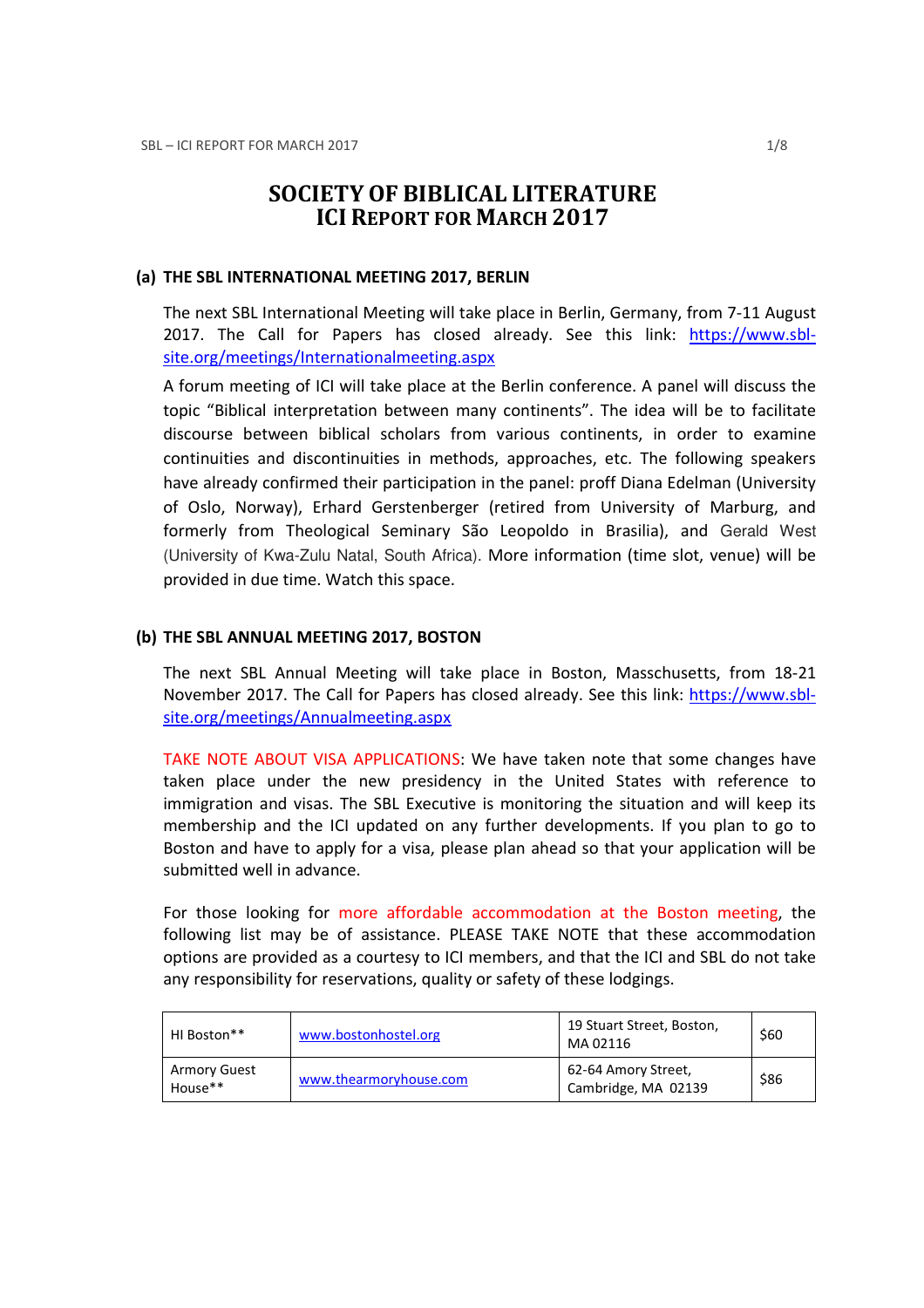| Quarters on DOT<br>by Short Term<br><b>Rentals Boston</b> | www.shorttermrentalsboston.com   | 80 Dorchester Street,<br>Boston, MA 02127       | \$100 |
|-----------------------------------------------------------|----------------------------------|-------------------------------------------------|-------|
| La Quinta Inn &<br>Suites Boston -<br>Somerville          | www.lg.com                       | 23 Cummings St.,<br>Somerville, MA 02145        | \$105 |
| Ramada Boston                                             | www.wyndhamhotels.com            | 800 Morrissey Bouldevard,<br>Boston, MA 02122   | \$119 |
| Best Western Plus<br><b>Boston Hotel</b>                  | www.bestwestern.com              | 891 Massachusetts Ave.,<br>Boston, MA 02118     | \$122 |
| Coolidge Corner<br>Guest House**                          | www.brooklinebedandbreakfast.com | 17-19 Littell Road,<br>Brookline, MA 02146-6504 | \$129 |

\*\*Hostel or guest house may have common shared dormitories or bathrooms

## (c) PUBLICATION IN ANCIENT NEAR EAST MONOGRAPHS (ANEM) / MONOGRAFIAS SOBRE EL ANTIGUO CERCANO ORIENTE (MACO)

ANEM/MACO is a series that was established by the SBL at the request of the International Cooperation Initiative (ICI), and which is co-edited by Alan Lenzi and Juan Tebes. The series publishes volumes on the Ancient Near East (including ancient Israel) electronically and makes them freely available for download. (Paperback and hardback versions of the volumes are available too, for a reasonable price.) Any work published in ANEM/MACO is freely available in electronic version to anyone in perpetuity. To view the volumes published in the series, please go to http://www.sblsite.org/publications/Books\_ANEmonographs.aspx

The latest volumes in ANEM/MACO is:

**Exploring Zechariah, Volume 1&2: The Development of Zechariah and Its Role within the Twelve** 

By Mark J. Boda

These volumes showcases a series of studies on the development of Zechariah as a book and its role within the development and rhetoric of the Book of the Twelve. It features the following: (i) Examination of the role that the final section of the Book of the Twelve played in drawing the corpus together into its final form; (ii) Articles drawn from a variety of journals; (iii) Ten essays that represent advances into Book of the Twelve research.

To download the book for free, paste the following link into your browser: https://www.sbl-site.org/assets/pdfs/pubs/9780884142010\_OA.pdf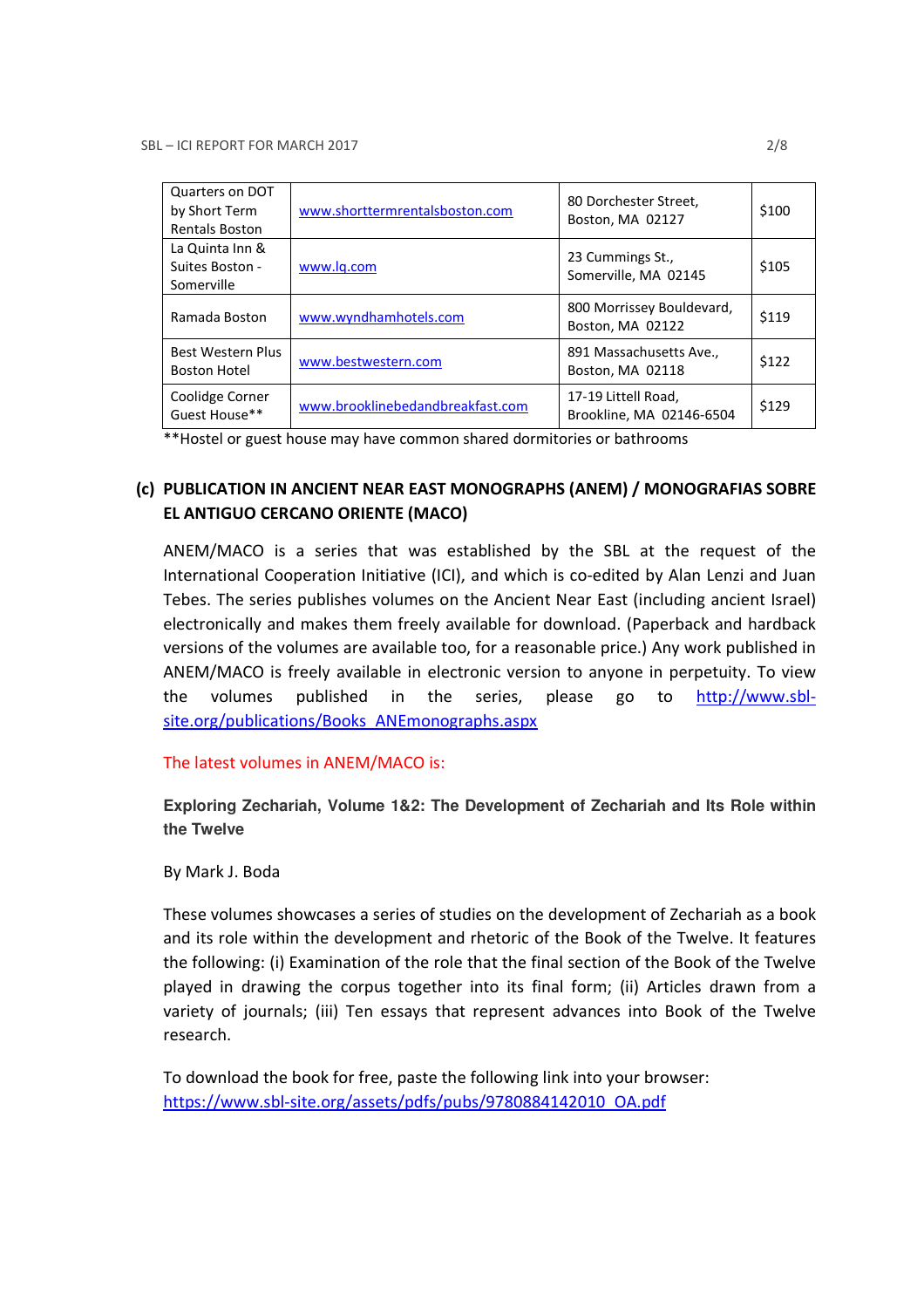#### (d) PUBLICATION IN INTERNATIONAL VOICES IN BIBLICAL STUDIES (IVBS)

IVBS is a series that was established by the SBL at the request of the International Cooperation Initiative (ICI), and which is co-edited by Monica Melanchthon and Jione Havea. IVBS encourages in particular submissions from scholars in the present seven international regions for which it has editorial boards: Africa, Central and Eastern Europe, Latin America, Middle East-South Asia, Northeast Asia, Pacific, and Southeast Asia. Interregional collaborations are also welcome. IVBS publishes works in English and in any other language for which its editors can find qualified peer reviewers. Any work published in IVBS is freely available to anyone in perpetuity. The series publishes work generally in the area of reception history and criticism. The scope is not limited to any particular biblical text or historical timeframe. The works will mainly be published in English and, wherever possible, also in primary languages of authors. For more information please go to http://ivbs.sbl-site.org/home.aspx. If you would consider publishing your work in this series, feel free to contact one of the two general editors, Monica Melanchthon or Jione Havea.

The latest volume in IVBS is:

#### Reading Ruth in Asia

Edited by Jione Havea and Peter Lau

This monograph contains readings of texts and themes from the Book of Ruth by scholars from Asia. There is a strong mix of postcolonial and contextual flavors in the essays, which together give readers a taste of Biblical Criticism in Asia. Special attention is given to the literary, cultural, gender and minoritized subjects in the Book of Ruth.

To download the book for free, paste the following link into your browser: http://ivbs.sbl-site.org/uploads/9780884141006\_OA.pdf

#### (e) PUBLICATIONS: ONLINE BOOKS – NEW BOOKS ADDED

(For the full list, please go to http://www.sbl-site.org/publications/Books\_ICIbooks.aspx)

#### Communication, Pedagogy, and the Gospel of Mark

Shively, Elizabeth E., and Geert Van Oyen, eds. Communication, Pedagogy, and the Gospel of Mark. Resources for Biblical Study 83. Atlanta: SBL Press, 2016.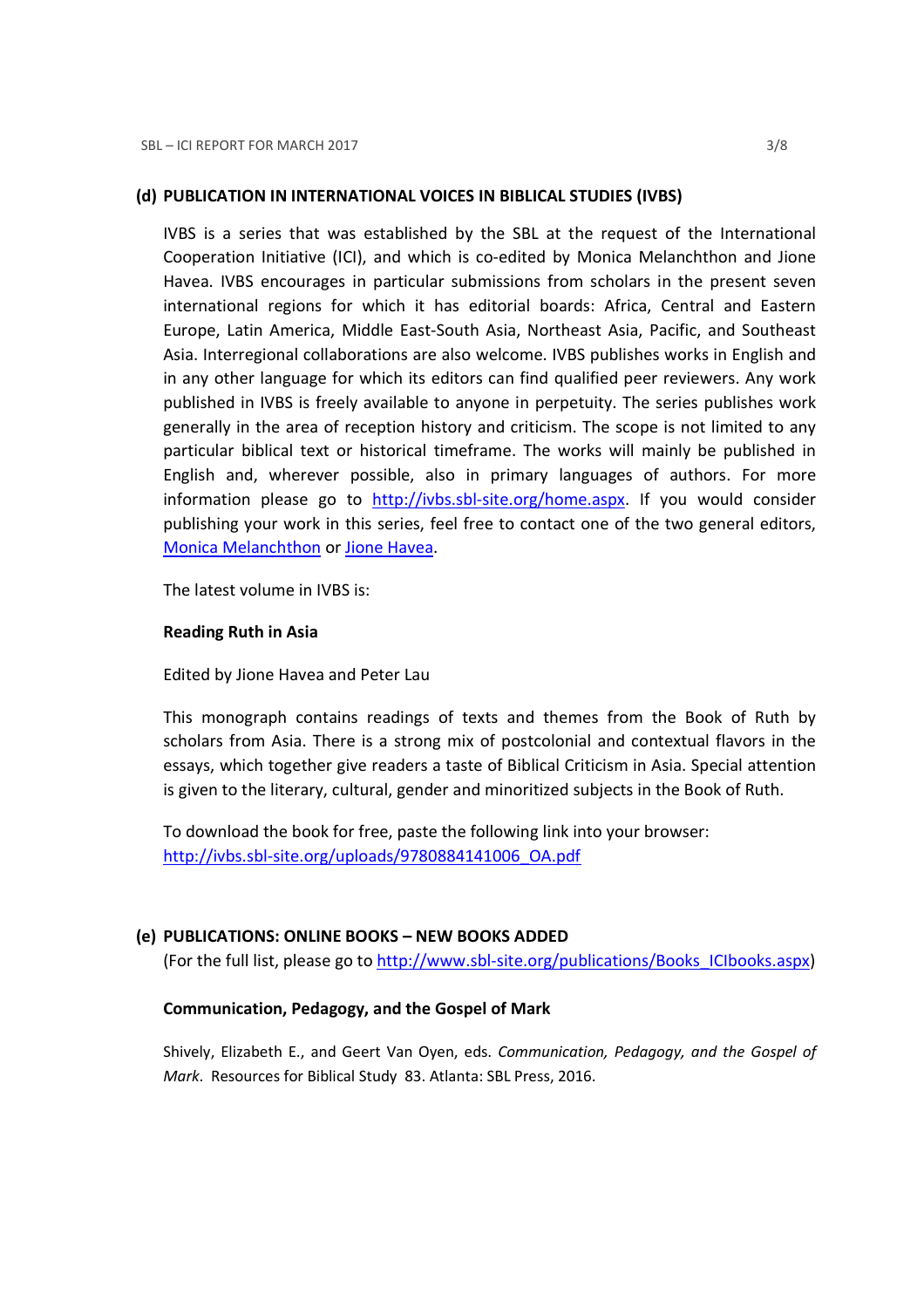Using Mark as a test case, scholars address questions like: How should my research and my approach to the text play out in the classroom? What differences should my academic context and my students' expectations make? How should new approaches and innovations inform interpretation and teaching? This resource enables biblical studies instructors to explore various interpretative approaches and to begin to engage pedagogical issues in our changing world.

### The Mystery of the Kingdom of God

Marcus, Joel. The Mystery of the Kingdom of God. SBLDS 90. Atlanta: Scholars Press, 1986.

This volume explores Mark's intention in composing Mark 4.

## Other Publishers' Resources and Resources in Spanish

Oxford University Press offers free and reduced rate access to dozens of countries. Learn more on their website.

We thank the Instituto Multidisciplinario de Historia y Ciencias Humanas who is willing to make some direct links to free Spanish publications available on the ICI book repository page. See the following link. Links are available there to the following books (in Spanish):

- Excavation reports of Tell el-Ghaba (Egypt)
- Study of Stela of Gebel Barkal (Egypt)
- Proceedings I institute worshop (includes articles on ANE)
- Proceedings II institute worshop (includes articles on ANE)
- Proceedings III institute worshop (includes articles on ANE)

There is also a link to the following Spanish journal:

• Journal of Egyptological Studies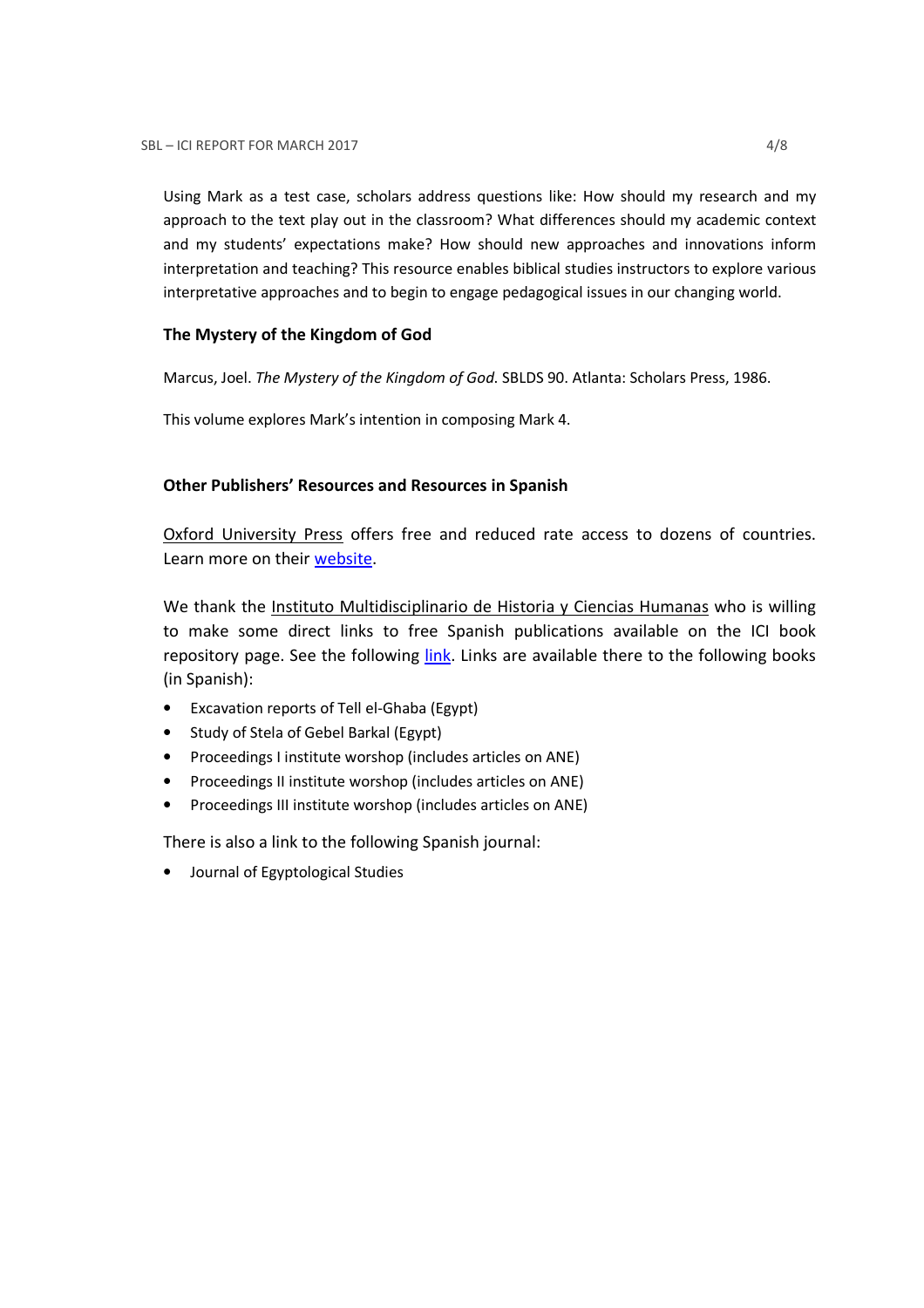#### (f) ICI TEACHING COLLABORATION PROGRAM

In order to facilitate the exchange of scholars and institutions in biblical studies across the globe, a teaching collaboration program is run by the ICI. The facility consists of lists of scholars and institutions interested in exchanges that are made available on the SBL website. See: http://sbl-site.org/educational/ICITeaching.aspx. If you or your institution is interested in such collaboration, please visit the site and enroll yourself in these lists. For more information, contact **Jackie du Toit**.

Furthermore, watch this space for new developments planned in this portfolio during 2017!

#### (g) JOURNAL OF BIBLICAL LITERATURE (JBL) ARCHIVE

Take note that an archive with JBL articles from volume 122.1 of 2003 through volume 130.1 of 2011 is available online to people accessing the SBL website from any ICI country. See http://www.sbl-site.org/publications/ICI\_JBLarchive.aspx. All articles in those volumes can be downloaded for free!

#### (h) THE SBL WEBSITE

The SBL website (on the SBL Press page) has a facility where one can search the full text of all SBL books! For this very convenient tool, see: http://sbl-site.org/publications/default.aspx

For searching reviews of a vast number of academic publications, see the website of Review of Biblical Literature (RBL) at (you have to log in with your membership number): http://www.bookreviews.org/

#### (i) EVENTS

The SBL maintains a significant list of events taking place anywhere in the globe. For the full list please go to http://www.sbl-site.org/meetings/events.aspx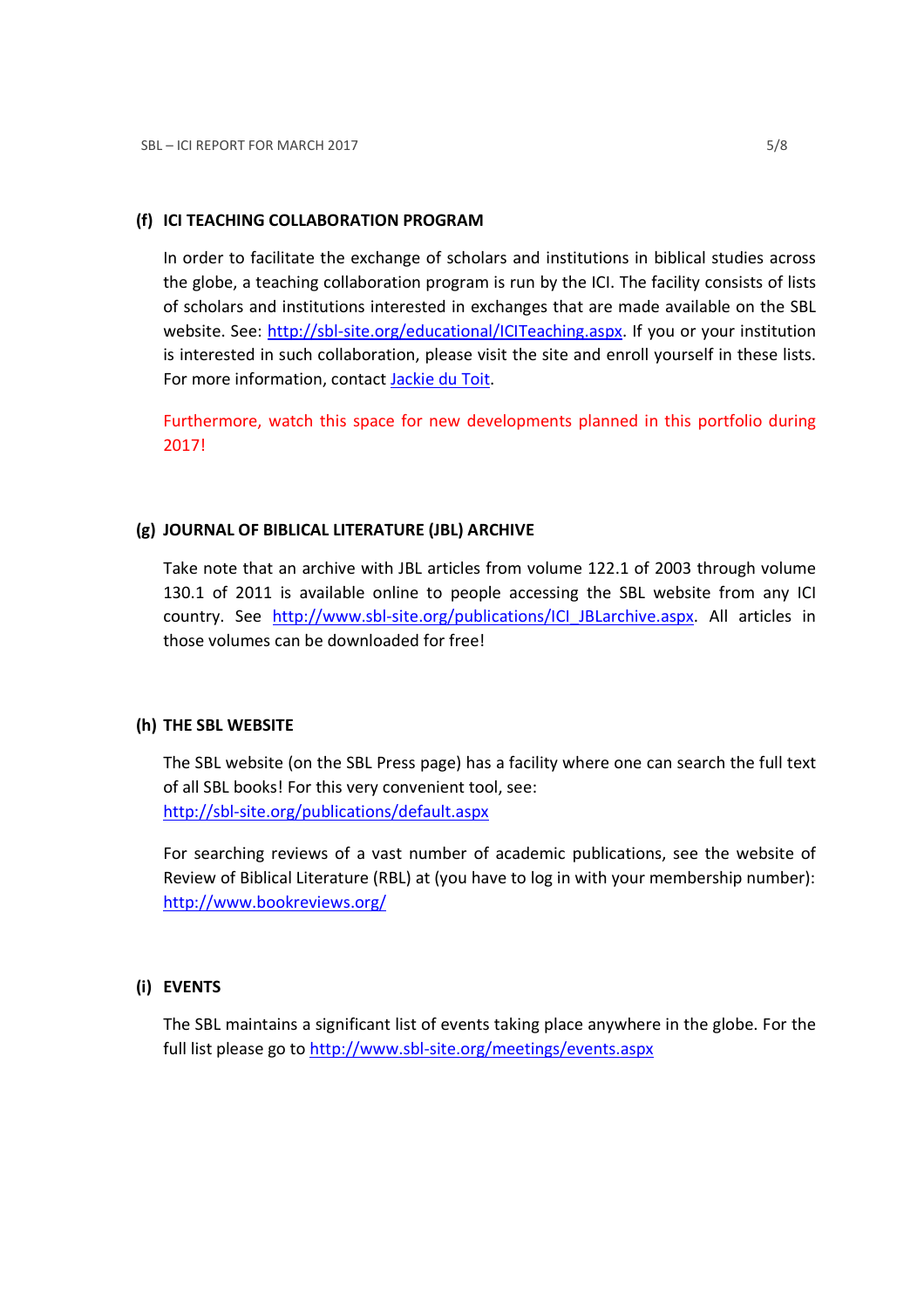A selection of events is listed below—mainly those taking place in ICI regions. Please provide information on conferences in your region, including calls for papers, to Sharon Johnson at sharon.johnson@sbl-site.org.

#### April 9-12, 2017

#### 2017 Annual Meeting of the New Testament Society of Southern Africa (NTSSA)

Meeting will be held at Stellenbosch University, South Africa. The 2017 NTSSA Annual Meeting will be directed by the subgroup for Pauline Studies. Email for more Information

#### April 21-22, 2017

#### 2017 Meeting of Oceania Biblical Studies Association

The 2017 gathering is an opportunity to assess, energize, navigate and sanction biblical studies in Pacifika, mindful of the struggles with the occupation of island nations and the concern for solidarity and cooperation between island groups and peoples. In those interests, we invite presentations within the currents of the streams (on methodology; on scriptures; on practices) of OBSA.

For more information:

See https://sites.google.com/site/wavesofthemoana/obsa-2017

#### June 15, 2017

## Call for Papers: The Dead Sea Scrolls Seventy Years Later. Manuscripts, Traditions, Interpretations, and Their Biblical Context

John Paul II Catholic University of Lublin, Poland

The contributions may deal with any topic related to the Dead Sea scrolls, be it archeological, paleographic, literary, historical, social, biblical, or religious—again, in their widest understandings. The preferred approach is to present a particular theme from the perspective of the development of the related scholarly research, beginning with the first publications of a Qumran manuscript, or first/early interpretations concerning a particular topic related to Qumran research. Any other analysis or approach is also acceptable.

For more information:

See http://ocs.academicon.pl/index.php/test/DSS2017

#### July 8-22, 2017

#### Philosophical Investigation of the Hebrew Scriptures, Talmud and Midrash

This conference will seek to elucidate the classical Jewish theology of torah from heaven in light of recent challenges. We are especially interested in papers that seek a better understanding of the views presented in the Hebrew Bible, Talmud and Midrash, according to which the torah is to be seen as entering the world through, or being given shape by, God's speech to Moses and Israel at Mt. Sinai.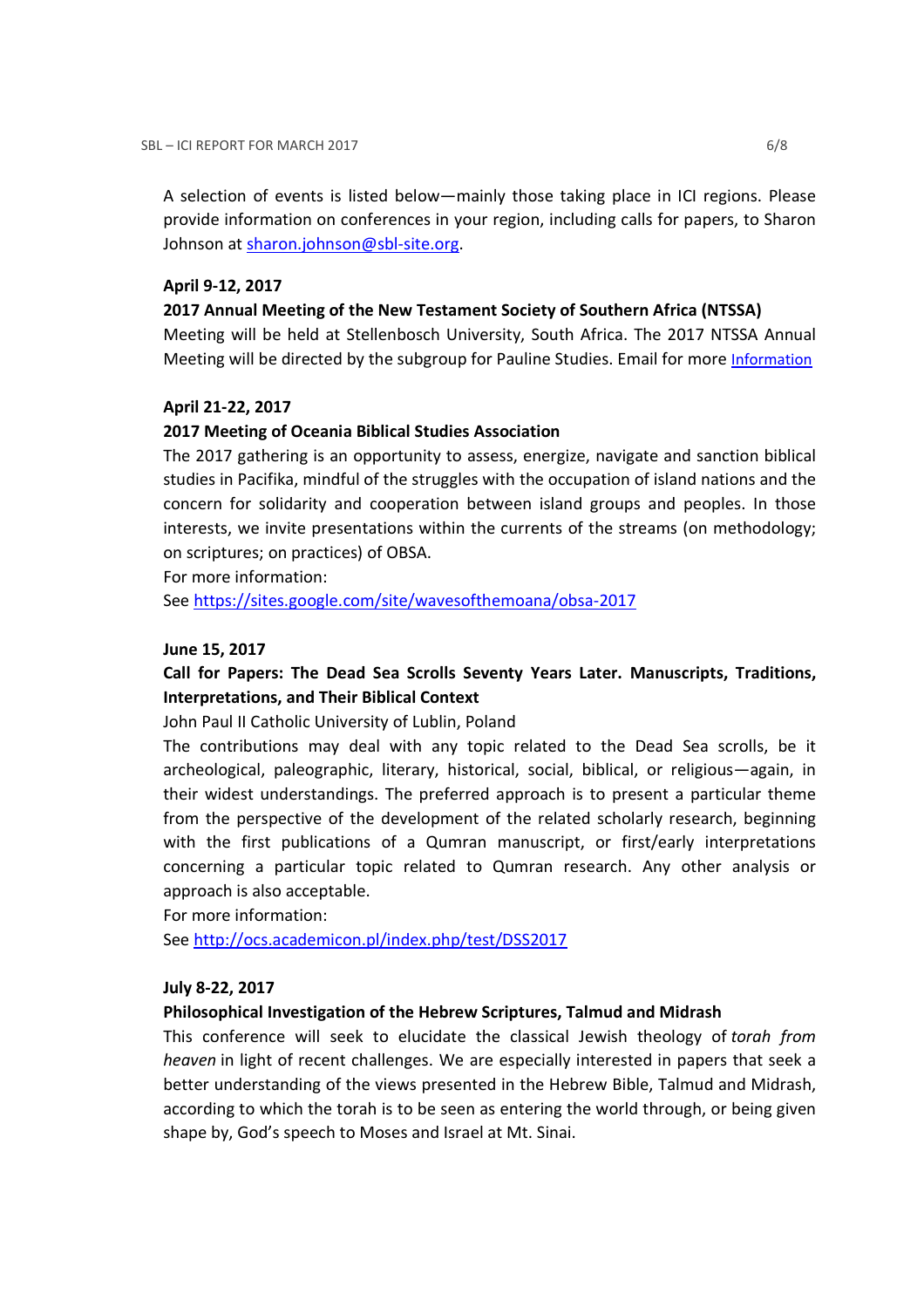Please direct correspondence to gavriell@herzlinstitute.org

#### August 7, 2017

## Conference on Apocalyptic Literature and Mysticism: Investigating a Turn in Recent Apocalyptic Research

Yale Divinity School and the Faculty of Theology and Religion at the University of the Free State in Bloemfontein, South Africa, will be hosting a conference on this theme. The conference focuses on the relationship between apocalyptic literature and Merkavah Mysticism/mystical movements/texts. The conference will take place on at the University of the Free State. Speakers include John Collins, Adela Collins, Greg Sterling, Jörg Frey and Pieter de Villiers.

For more information.

#### August 7-11, 2017

2017 SBL International Meeting Berlin, Germany https://www.sbl-site.org/meetings/Internationalmeeting.aspx

#### October 25-26, 2017

## The Dead Sea Scrolls Seventy Years Later. Manuscripts, Traditions, Interpretations, and Their Biblical Context

John Paul II Catholic University of Lublin, Poland.

The huge impact of the scrolls on the field of biblical studies (in its most expansive sense!) makes it imperative that we undertake today an effort to examine and review the large field of Dead Sea Scrolls studies. The seventieth anniversary of the first discoveries seems an opportune time. The conference creates a platform for scholarly exchange concerning the present state of professional research in the field of Qumran studies.

For more information:

See http://ocs.academicon.pl/index.php/test/DSS2017

November 18-21, 2017 2017 SBL Annual Meeting

Boston, Massachusetts

https://www.sbl-site.org/meetings/Annualmeeting.aspx